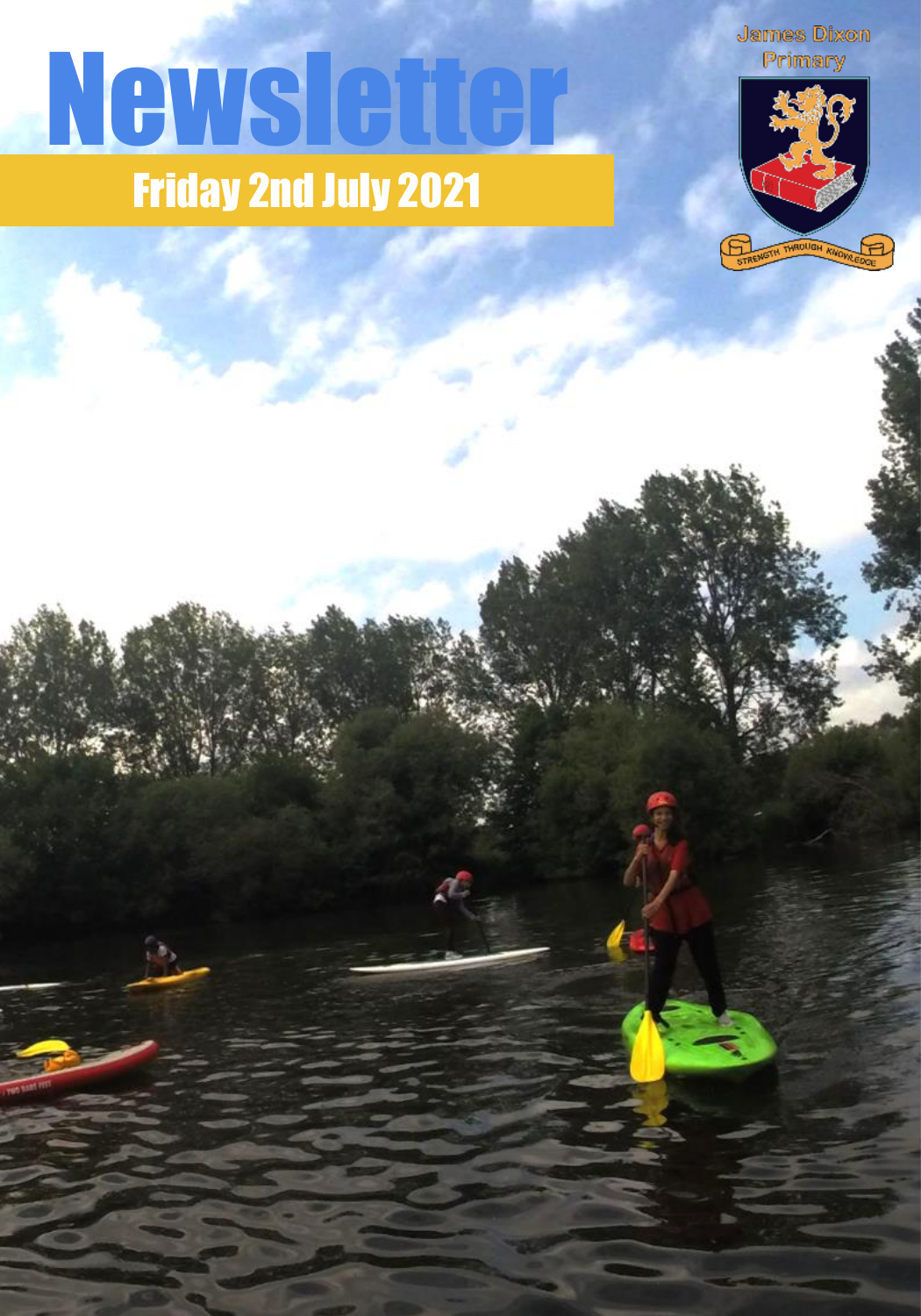#### **JD On Tour - Year 6 in Norfolk**

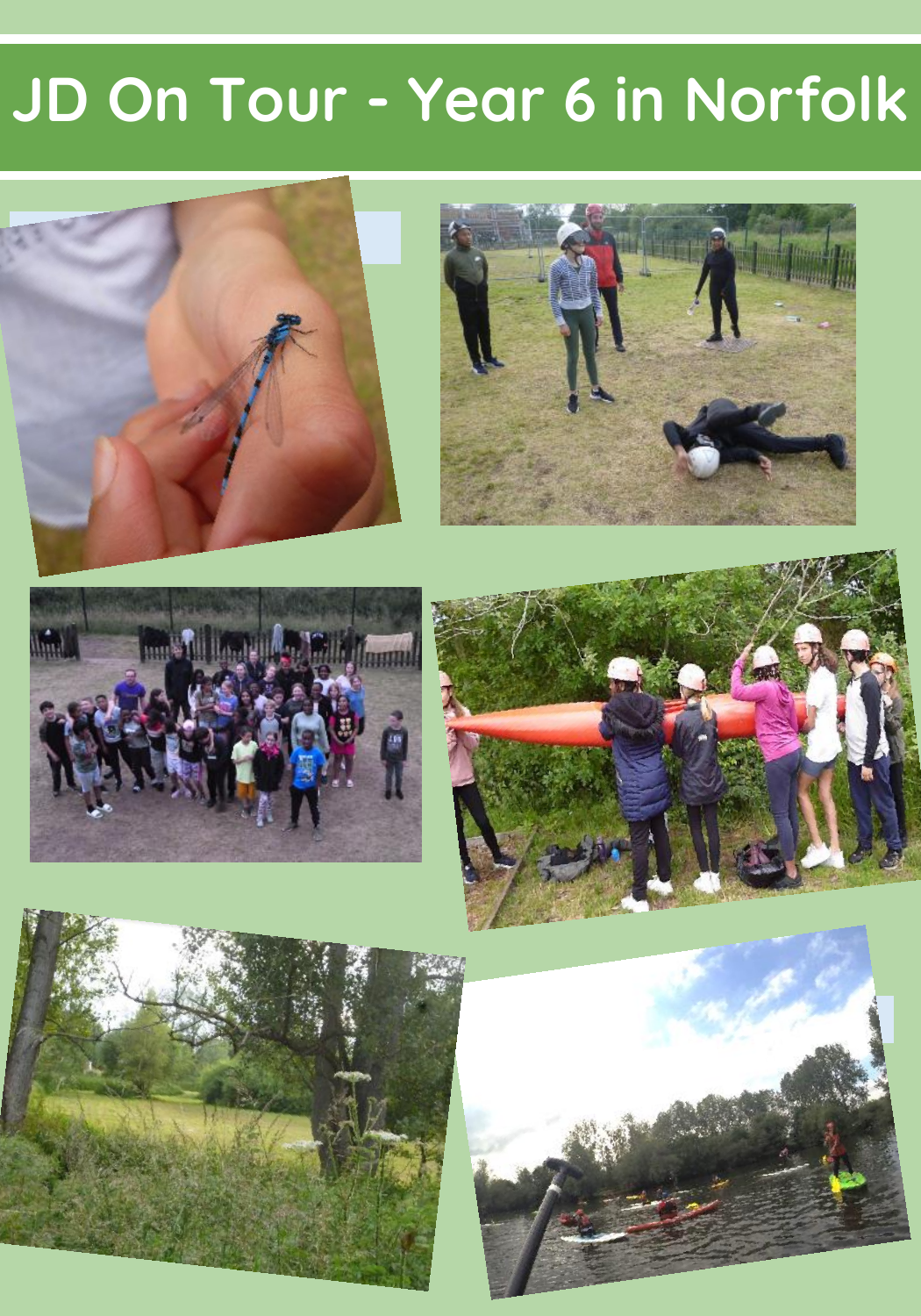#### Diary Dates

#### Next Week:

| Monday 5th         | 1pm - Swimming - Year 5 Group 2 |
|--------------------|---------------------------------|
| Monday 5th         | 3pm - Drama Club Yr 1-3         |
| <b>Tuesday 6th</b> | <b>Seaside Day Year 2</b>       |
| Tuesday 6th        | 1pm - Swimming - Year 5 Group 2 |
| Tuesday 6th        | 3pm - Drama Club Yr 4-6         |
| Tuesday 6th        | 3pm - Taekwondo Club            |
| Wednesday 7th      | 8am - Gym Club                  |
| Wednesday 7th      | 1pm - Swimming - Year 5 Group 2 |
| Wednesday 7th      | 3pm - Gym Club                  |
| Thursday 8th       | 1pm - Swimming - Year 5 Group 2 |
| Thursday 8th       | 3pm - Taekwondo Club            |
| <b>Friday 9th</b>  | Africa WoW Day - Year 4         |
| Friday 9th         | 8am - Dance Club                |
| Friday 9th         | 1pm - Swimming - Year 5 Group 2 |

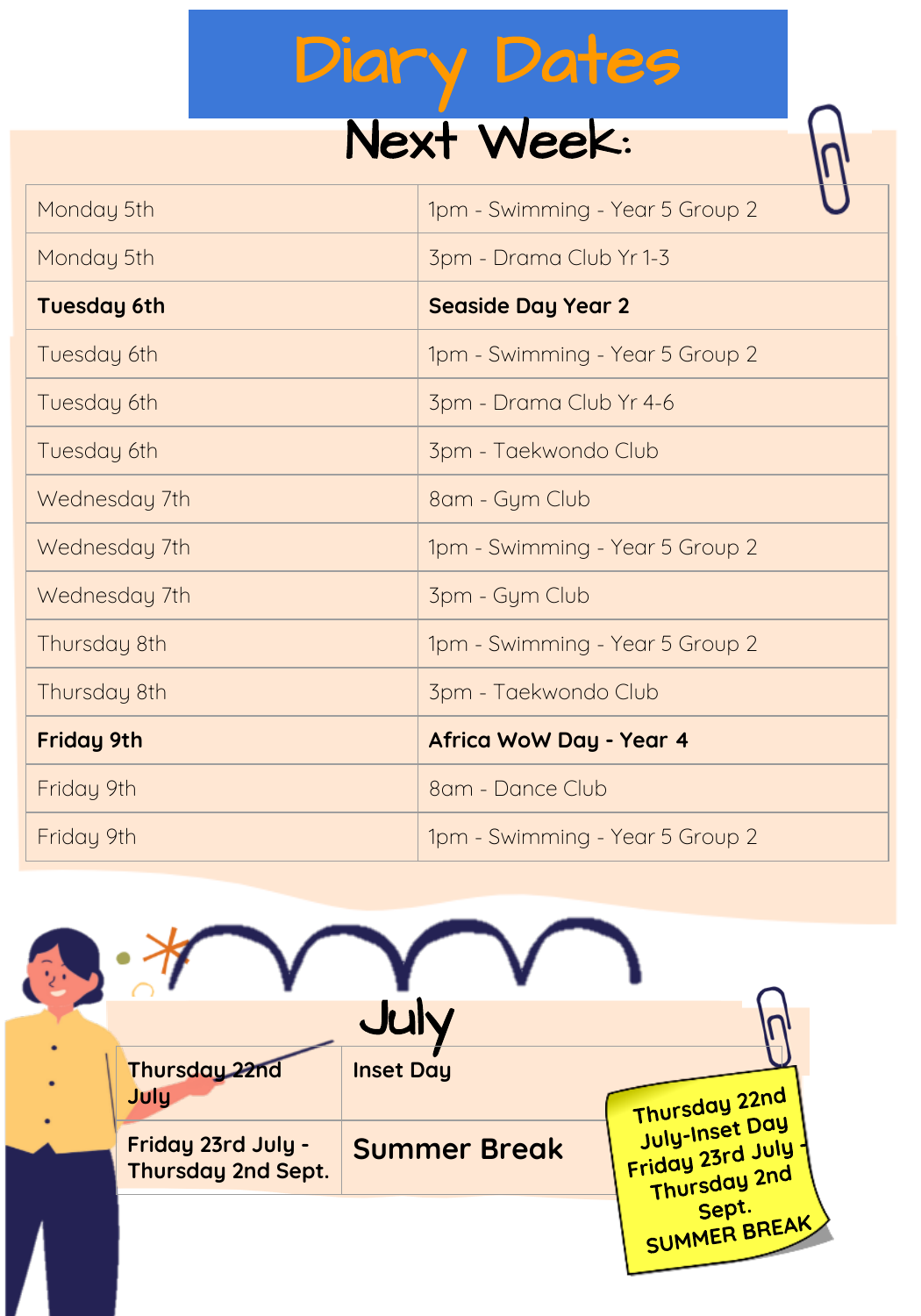#### **This week's achievers**

#### **Art/DT**

| <b>Capable Class</b>     | Geri           |
|--------------------------|----------------|
| <b>Successful Class</b>  | <b>Jake</b>    |
| <b>Caring Class</b>      | <b>Lewis</b>   |
| <b>Adventurous Class</b> | <b>Melanie</b> |
| <b>Confident Class</b>   | <b>Asvin</b>   |
| <b>Honest Class</b>      | <b>Chance</b>  |
| <b>Observant Class</b>   | <b>Sian</b>    |
| <b>Proud Class</b>       | <b>Ben</b>     |
| <b>Ambitious Class</b>   | Khan           |
| <b>Respectful Class</b>  | <b>Nevaeh</b>  |

# ACHII EVIERS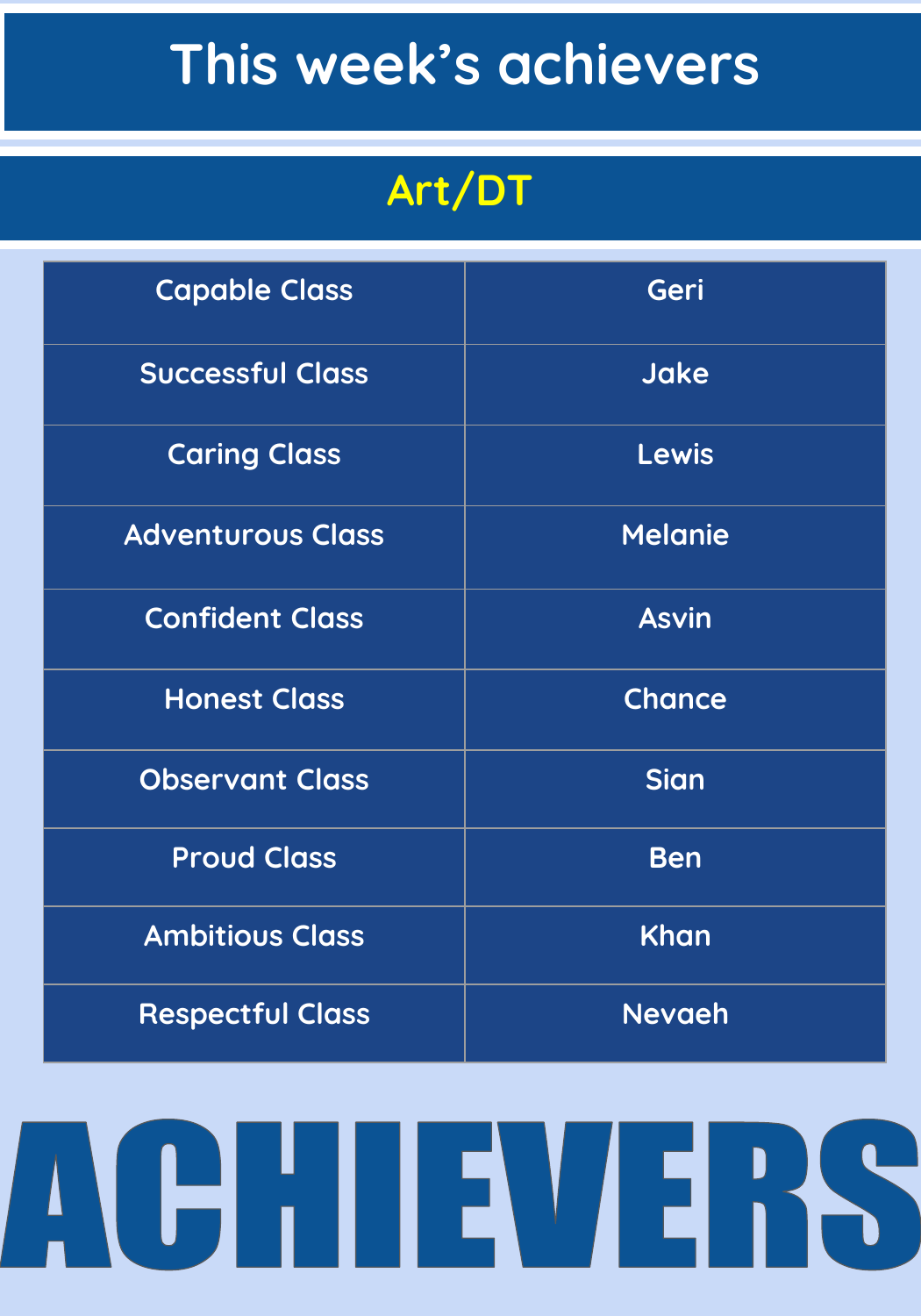#### **Attendance**

| Year Group | <b>Attendance</b> |
|------------|-------------------|
| Reception  | 92%               |
| Year 1     | 97%               |
| Year 2     | 96%               |
| Year 3     | 96%               |
| Year<br>4  | 94%               |
| Year 5     | 97%               |
| Year 6     | 96%               |

## **Weekly Attendance: 96%**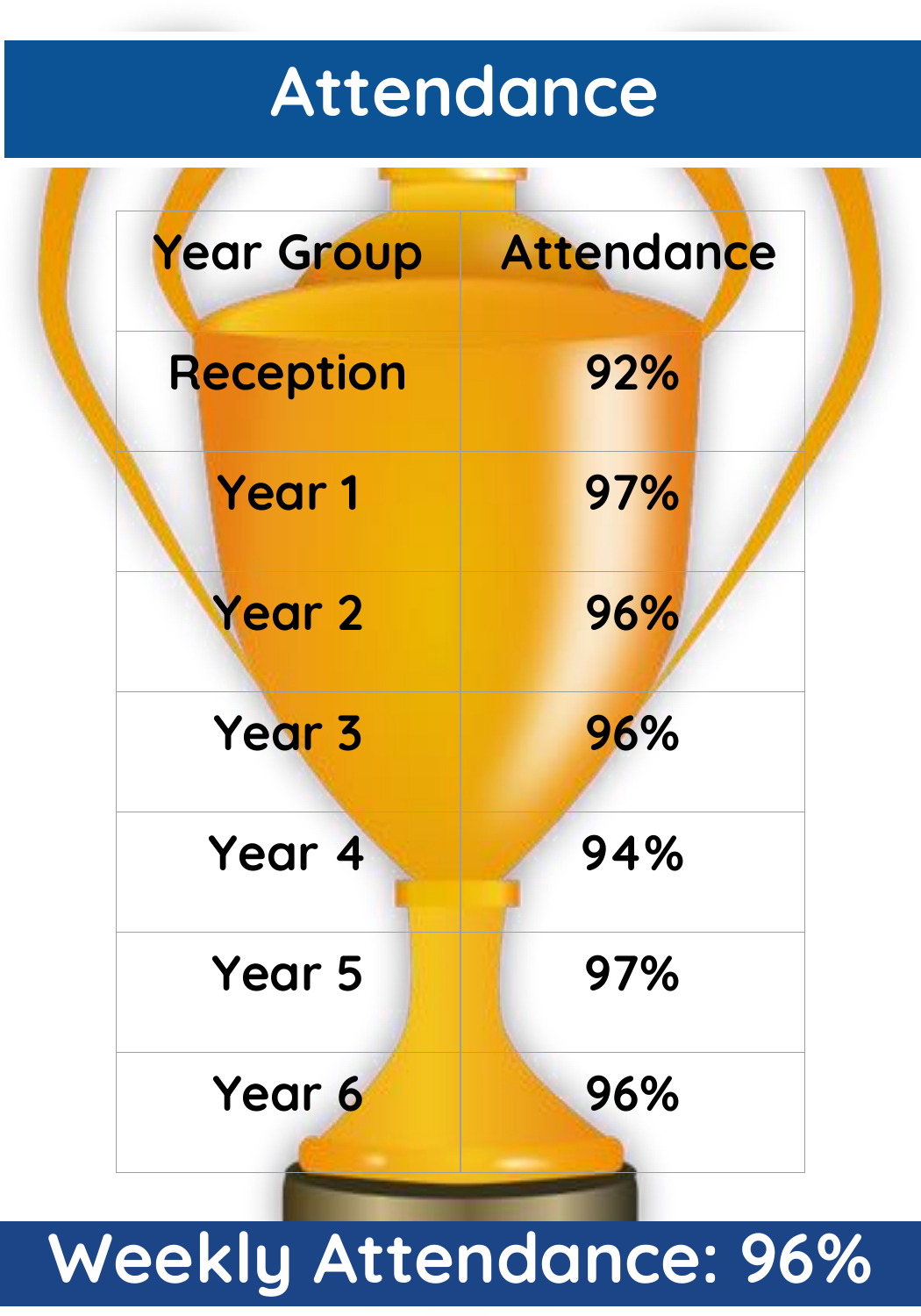



Satawwww

How did you find Remote Learning? Please complete the form to let us know your thoughts.

[CLICK TO COMPLETE THE FORM](https://forms.gle/BYDjnnBqdshimQXi9)







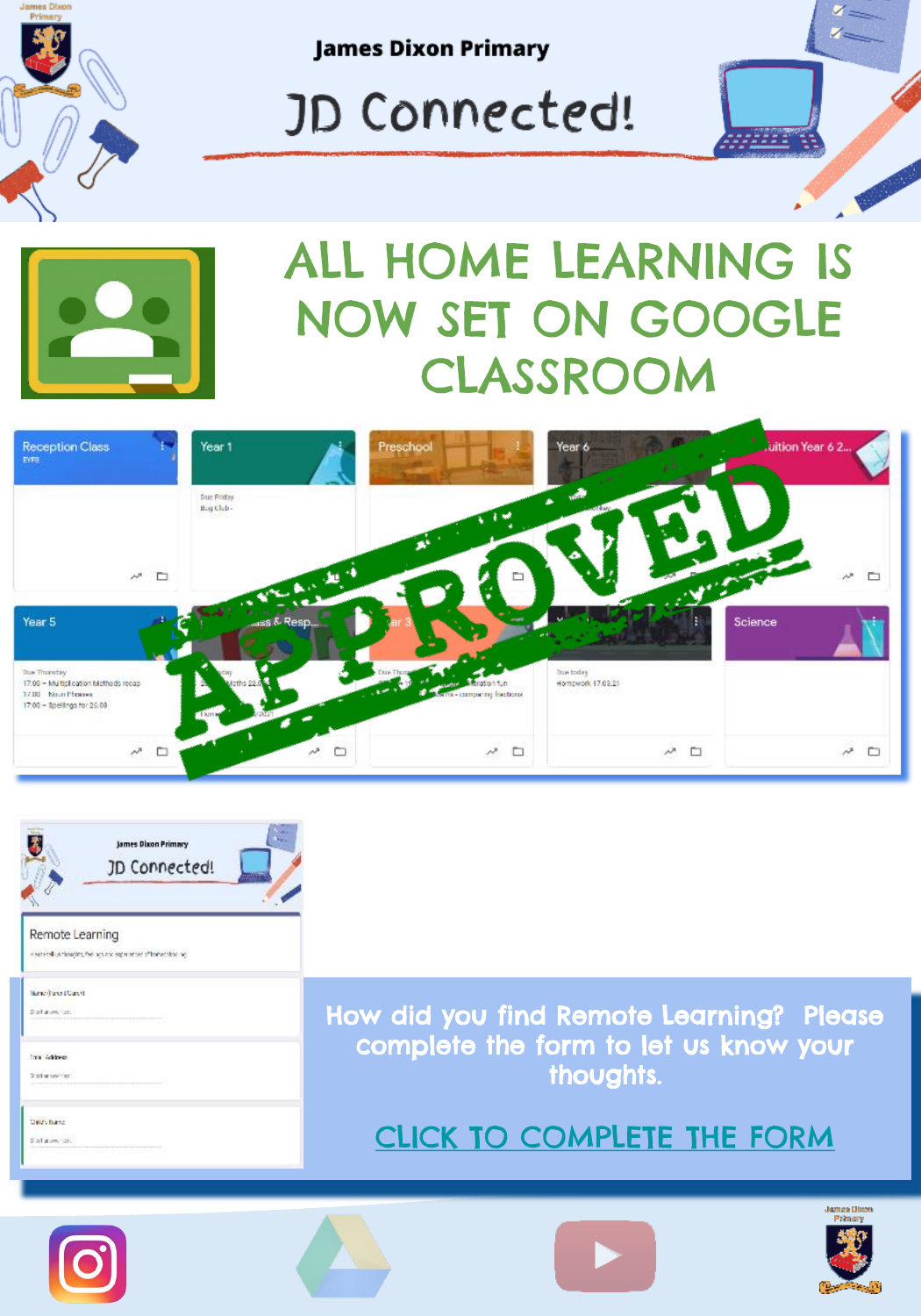## **Online Safety**

Sexual abusers have never been so social. data shows 11- 13 year old girls are increasingly at risk of grooming and coercion at the hands of online predators. **Any child, no matter what their background, with unrestricted access to internet-connected devices, is at risk.**

#### **Here are two things to try this weekend:**

Instead of allowing your child to use YouTube, try YouTube Kids





If you have a smart TV then put a PIN code on the Apps



You can usually access the PIN options through the settings.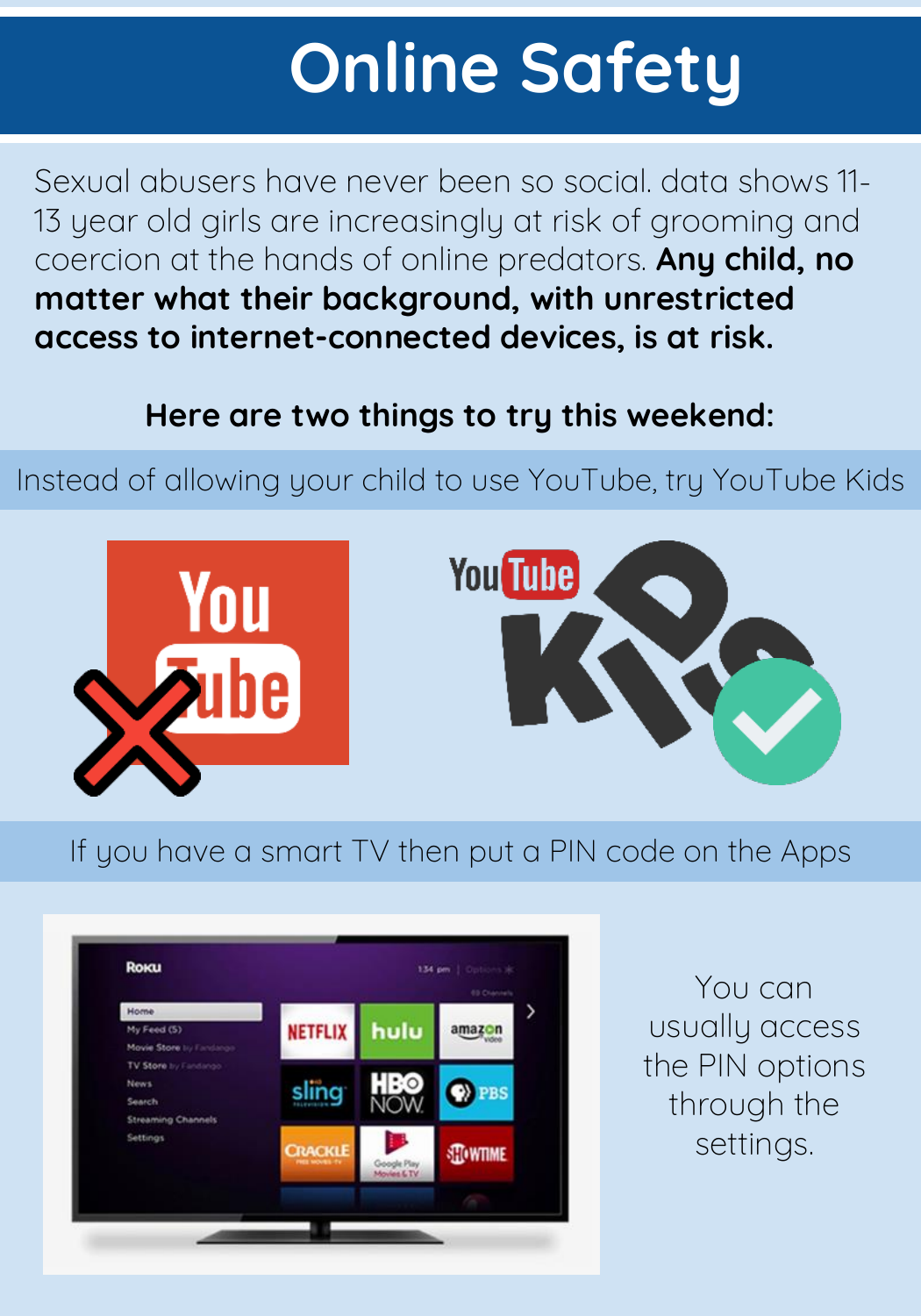# SCHOOL COUNCIL

#### This week's recycling *winners are*

# **CO-OPERATIVE CLASS**

This week we collected 3 bin bags of paper recycling, compared with<br>5 bags the previous week.<br>Well done for reusing and reducing!

**REDUCE, REUSE AND RECYCLE**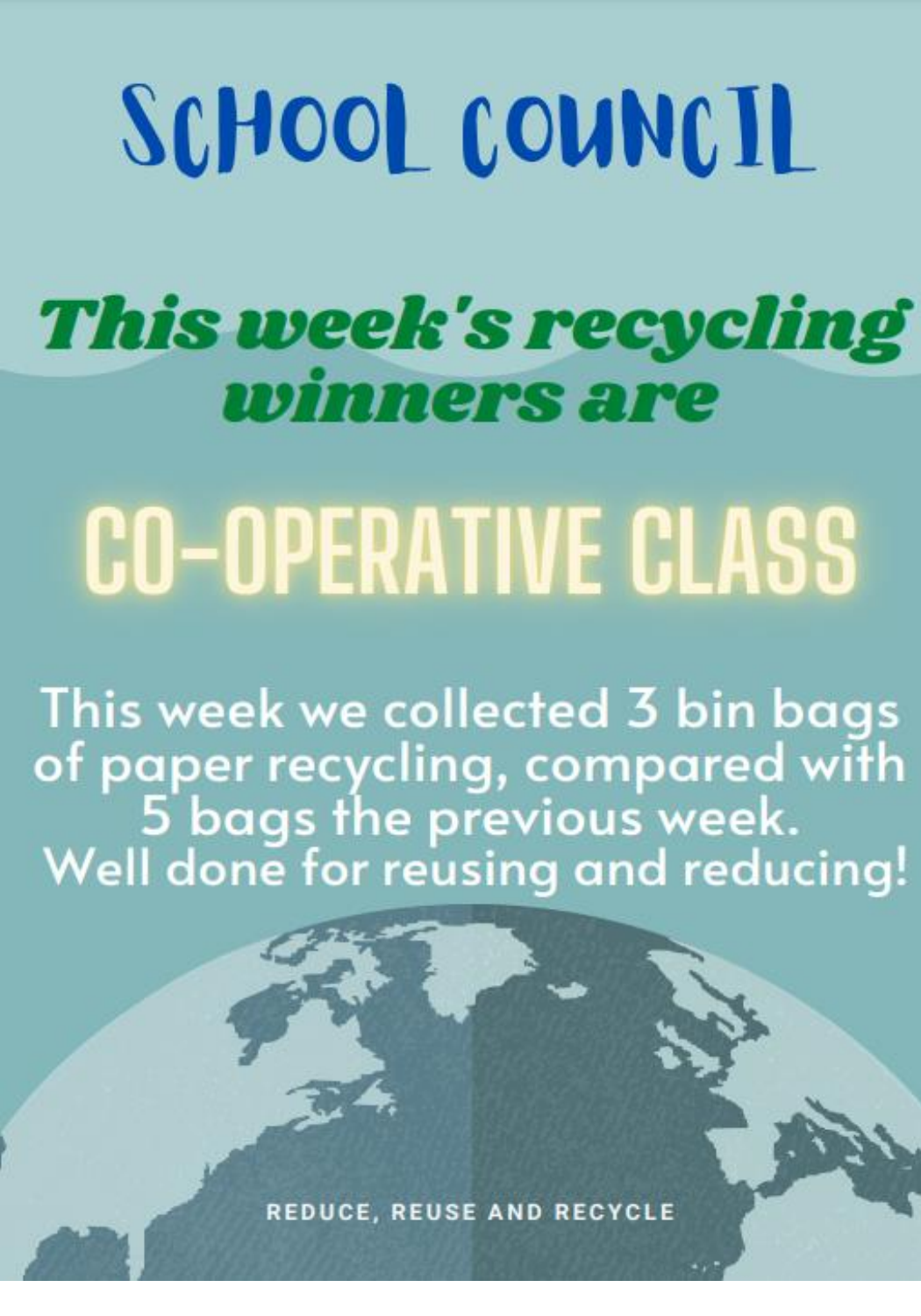# **AGM Monday 5th July @9am**

## **Thank you for booking** your place!

#### We look forward to seeing you!

Due to Covid restrictions still in place there will be a change of venue.<br>Please look out for an email confirming arrangements for the AGM.

Jamesdixonpta@gmail.com